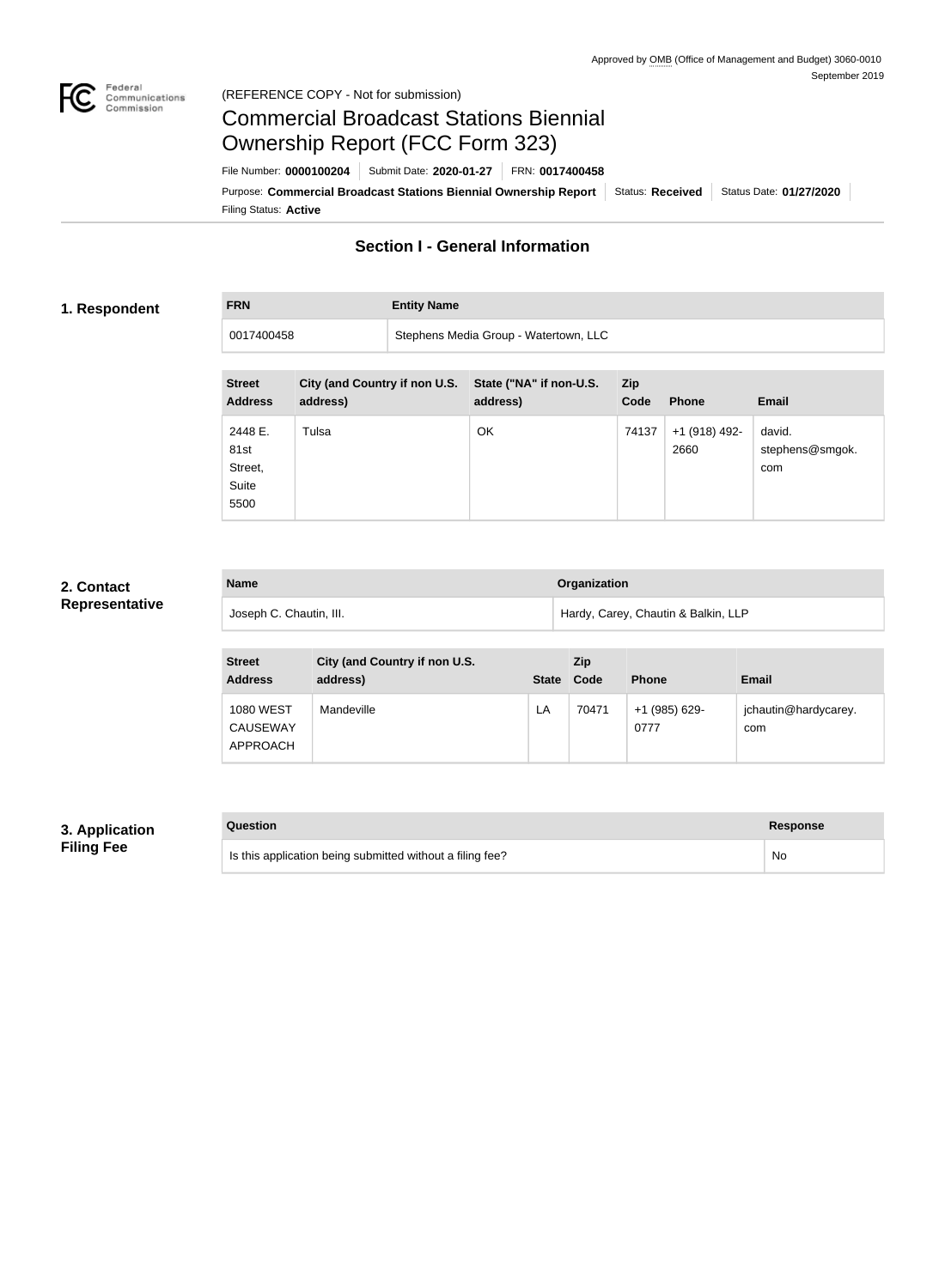| <b>Fees</b> | <b>Application Type</b> | <b>Form Number</b> | <b>Fee Code</b> | Quantity | <b>Fee Amount</b> | <b>Subtotal</b> |
|-------------|-------------------------|--------------------|-----------------|----------|-------------------|-----------------|
|             | Biennial                | Form 323           | <b>MAR</b>      | 4        | 85                | \$280.00        |
|             |                         |                    |                 |          | Total             | \$280.00        |

# **4. Nature of Respondent**

| (a) Provide the following information about the Respondent: |                           |
|-------------------------------------------------------------|---------------------------|
| <b>Relationship to stations/permits</b>                     | Licensee                  |
| <b>Nature of Respondent</b>                                 | Limited liability company |

**(b) Provide the following information about this report:**

| <b>Purpose</b> | Biennial                                                                                                                                                                               |
|----------------|----------------------------------------------------------------------------------------------------------------------------------------------------------------------------------------|
| "As of" date   | 10/01/2019                                                                                                                                                                             |
|                | When filing a biennial ownership report or validating<br>and resubmitting a prior biennial ownership report, this<br>date must be Oct. 1 of the year in which this report is<br>filed. |

# **5. Licensee(s) and Station(s)**

### **Respondent is filing this report to cover the following Licensee(s) and station(s):**

| Licensee/Permittee Name               | <b>FRN</b> |
|---------------------------------------|------------|
| Stephens Media Group - Watertown, LLC | 0017400458 |

| Fac. ID No. | <b>Call Sign</b> | <b>City</b>      | <b>State</b> | <b>Service</b> |
|-------------|------------------|------------------|--------------|----------------|
| 153         | WCIZ-FM          | <b>WATERTOWN</b> | <b>NY</b>    | <b>FM</b>      |
| 154         | <b>WTNY</b>      | <b>WATERTOWN</b> | <b>NY</b>    | AM             |
| 71093       | <b>WNER</b>      | <b>WATERTOWN</b> | <b>NY</b>    | AM             |
| 71094       | WFRY-FM          | <b>WATERTOWN</b> | <b>NY</b>    | <b>FM</b>      |
| 199997      | <b>W250CI</b>    | <b>WATERTOWN</b> | <b>NY</b>    | <b>FX</b>      |
| 202046      | <b>W240EA</b>    | <b>WATERTOWN</b> | <b>NY</b>    | <b>FX</b>      |

# **Section II – Biennial Ownership Information**

**1. 47 C.F.R. Section 73.3613 and Other Documents**

Licensee Respondents that hold authorizations for one or more full power television, AM, and/or FM stations should list all contracts and other instruments set forth in 47 C.F.R. Section 73.3613(a) through (c) for the facility or facilities listed on this report. In addition, attributable Local Marketing Agreements (LMAs) and attributable Joint Sales Agreements (JSAs) must be disclosed by the licensee of the brokering station on its ownership report. If the agreement is an attributable LMA, an attributable JSA, or a network affiliation agreement, check the appropriate box. Otherwise, select "Other." Non-Licensee Respondents, as well as Licensee Respondents that only hold authorizations for Class A television and/or low power television stations, should select "Not Applicable" in response to this question.

| Document Information                  |                          |  |
|---------------------------------------|--------------------------|--|
| Description of contract or instrument | Articles of Organization |  |
| Parties to contract or instrument     | State of Oklahoma        |  |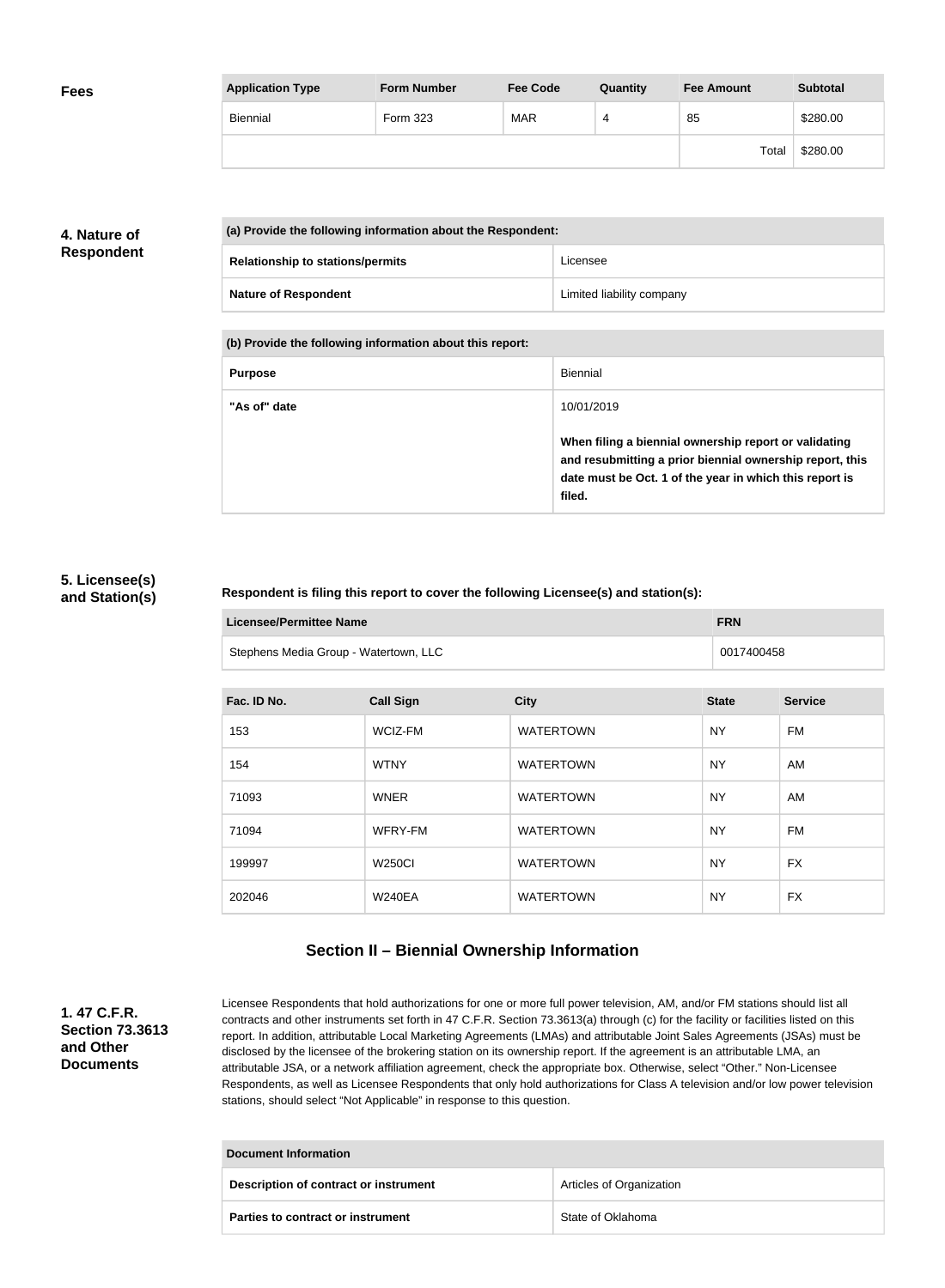| Date of execution                               | 12/2007                                            |
|-------------------------------------------------|----------------------------------------------------|
| Date of expiration                              | No expiration date                                 |
| <b>Agreement type</b><br>(check all that apply) | Other<br><b>Agreement Type: Governing document</b> |

| <b>Document Information</b>                     |                                                    |  |
|-------------------------------------------------|----------------------------------------------------|--|
| Description of contract or instrument           | <b>Operating Agreement</b>                         |  |
| Parties to contract or instrument               | <b>Members</b>                                     |  |
| Date of execution                               | 12/2007                                            |  |
| Date of expiration                              | No expiration date                                 |  |
| <b>Agreement type</b><br>(check all that apply) | Other<br><b>Agreement Type: Governing document</b> |  |

#### **Document Information**

| Description of contract or instrument           | Term Loan                               |
|-------------------------------------------------|-----------------------------------------|
| Parties to contract or instrument               | Spirit Bank                             |
| Date of execution                               | 09/2019                                 |
| Date of expiration                              | 09/2029                                 |
| <b>Agreement type</b><br>(check all that apply) | Other<br>Agreement Type: Loan agreement |

#### **Document Information**

| Description of contract or instrument           | Term Loan Security & Pledge Agreement          |
|-------------------------------------------------|------------------------------------------------|
| Parties to contract or instrument               | Spirit Bank                                    |
| Date of execution                               | 09/2019                                        |
| Date of expiration                              | 09/2029                                        |
| <b>Agreement type</b><br>(check all that apply) | Other<br>Agreement Type: Loan related document |

#### **Document Information**

| Description of contract or instrument           | Term Loan Promissory Note                      |
|-------------------------------------------------|------------------------------------------------|
| Parties to contract or instrument               | Spirit Bank                                    |
| Date of execution                               | 09/2019                                        |
| Date of expiration                              | 09/2029                                        |
| <b>Agreement type</b><br>(check all that apply) | Other<br>Agreement Type: Loan related document |

### **Document Information**

| Description of contract or instrument    | Revolving Loan Agreement |
|------------------------------------------|--------------------------|
| <b>Parties to contract or instrument</b> | Spirit Bank              |
| Date of execution                        | 09/2019                  |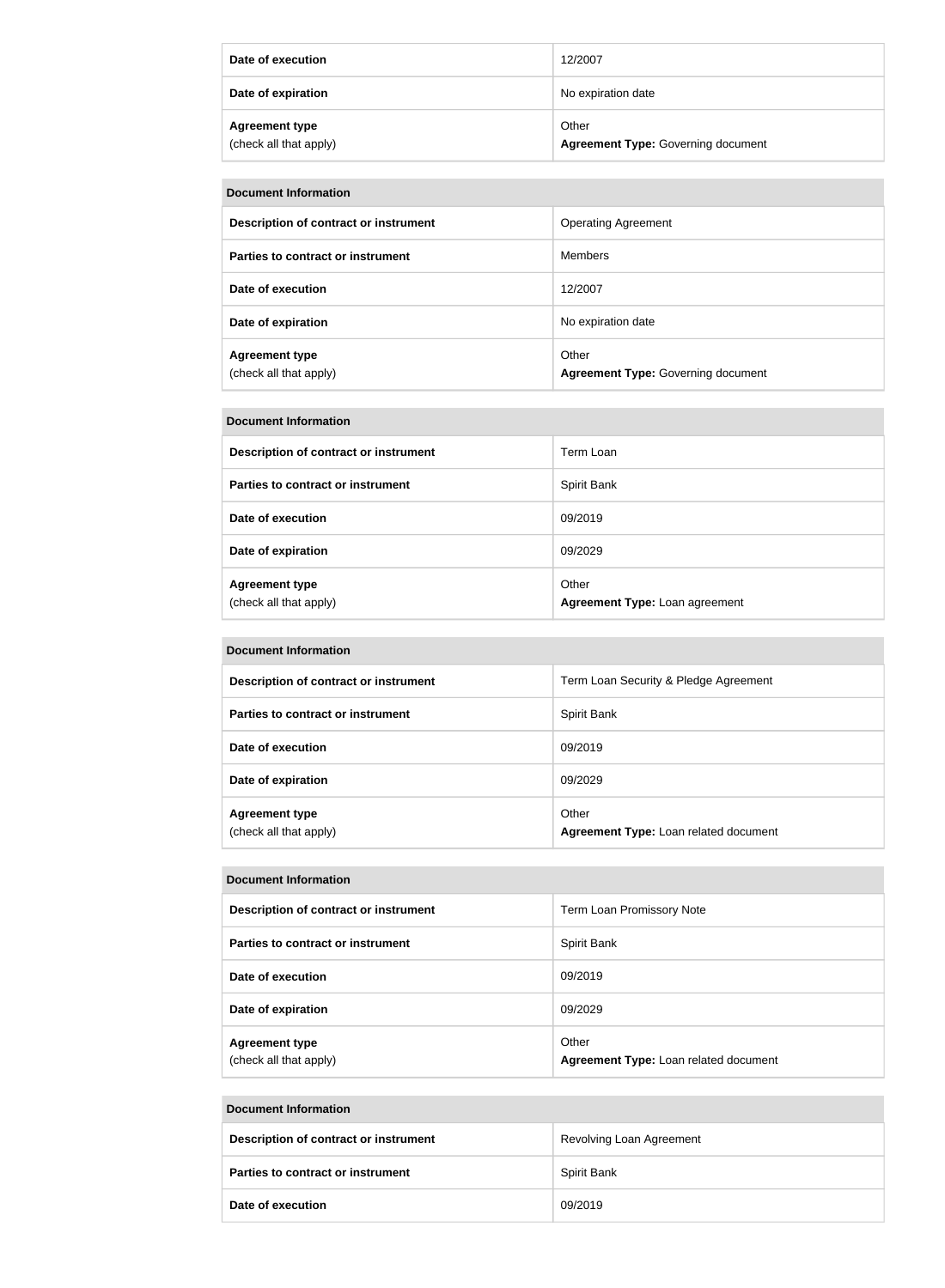| Date of expiration     | 09/2020                               |
|------------------------|---------------------------------------|
| <b>Agreement type</b>  | Other                                 |
| (check all that apply) | <b>Agreement Type: Loan Agreement</b> |

| <b>Document Information</b>                     |                                                |  |
|-------------------------------------------------|------------------------------------------------|--|
| Description of contract or instrument           | Revolving Loan Security & Pledge Agreement     |  |
| Parties to contract or instrument               | Spirit Bank                                    |  |
| Date of execution                               | 09/2019                                        |  |
| Date of expiration                              | 09/2020                                        |  |
| <b>Agreement type</b><br>(check all that apply) | Other<br>Agreement Type: Loan related document |  |

| <b>Document Information</b>                     |                                                |  |
|-------------------------------------------------|------------------------------------------------|--|
| Description of contract or instrument           | Revolving Loan Promissory Note                 |  |
| Parties to contract or instrument               | Spirit Bank                                    |  |
| Date of execution                               | 09/2019                                        |  |
| Date of expiration                              | 09/2020                                        |  |
| <b>Agreement type</b><br>(check all that apply) | Other<br>Agreement Type: Loan related document |  |

### **2. Ownership Interests**

**(a)** Ownership Interests. This Question requires Respondents to enter detailed information about ownership interests by generating a series of subforms. Answer each question on each subform. The first subform listing should be for the Respondent itself. If the Respondent is not a natural person, also list each of the officers, directors, stockholders, non-insulated partners, non-insulated members, and any other persons or entities with a direct attributable interest in the Respondent pursuant to the standards set forth in 47 C.F.R. Section 73.3555. (A "direct" interest is one that is not held through any intervening companies or entities.) List each interest holder with a direct attributable interest in the Respondent separately.

Leave the percentage of total assets (Equity Debt Plus) field blank for an interest holder unless that interest holder has an attributable interest in the Respondent solely on the basis of the Commission's Equity Debt Plus attribution standard, 47 C.F.R. Section 73.3555, Note 2(i).

In the case of vertical or indirect ownership structures, list only those interests in the Respondent that also represent an attributable interest in the Licensee(s) for which the report is being submitted.

Entities that are part of an organizational structure that includes holding companies or other forms of indirect ownership must file separate ownership reports. In such a structure do not report, or file a separate report for, any interest holder that does not have an attributable interest in the Licensee(s) for which the report is being submitted.

Please see the Instructions for further detail concerning interests that must be reported in response to this question.

The Respondent must provide an FCC Registration Number for each interest holder reported in response to this question. Please see the Instructions for detailed information and guidance concerning this requirement.

| <b>FRN</b>         | 0017400458                            |                                 |
|--------------------|---------------------------------------|---------------------------------|
| <b>Entity Name</b> | Stephens Media Group - Watertown, LLC |                                 |
| <b>Address</b>     | PO Box                                |                                 |
|                    | <b>Street 1</b>                       | 2448 E. 81st Street, Suite 5500 |
|                    | <b>Street 2</b>                       |                                 |
|                    | <b>City</b>                           | Tulsa                           |
|                    |                                       |                                 |

#### **Ownership Information**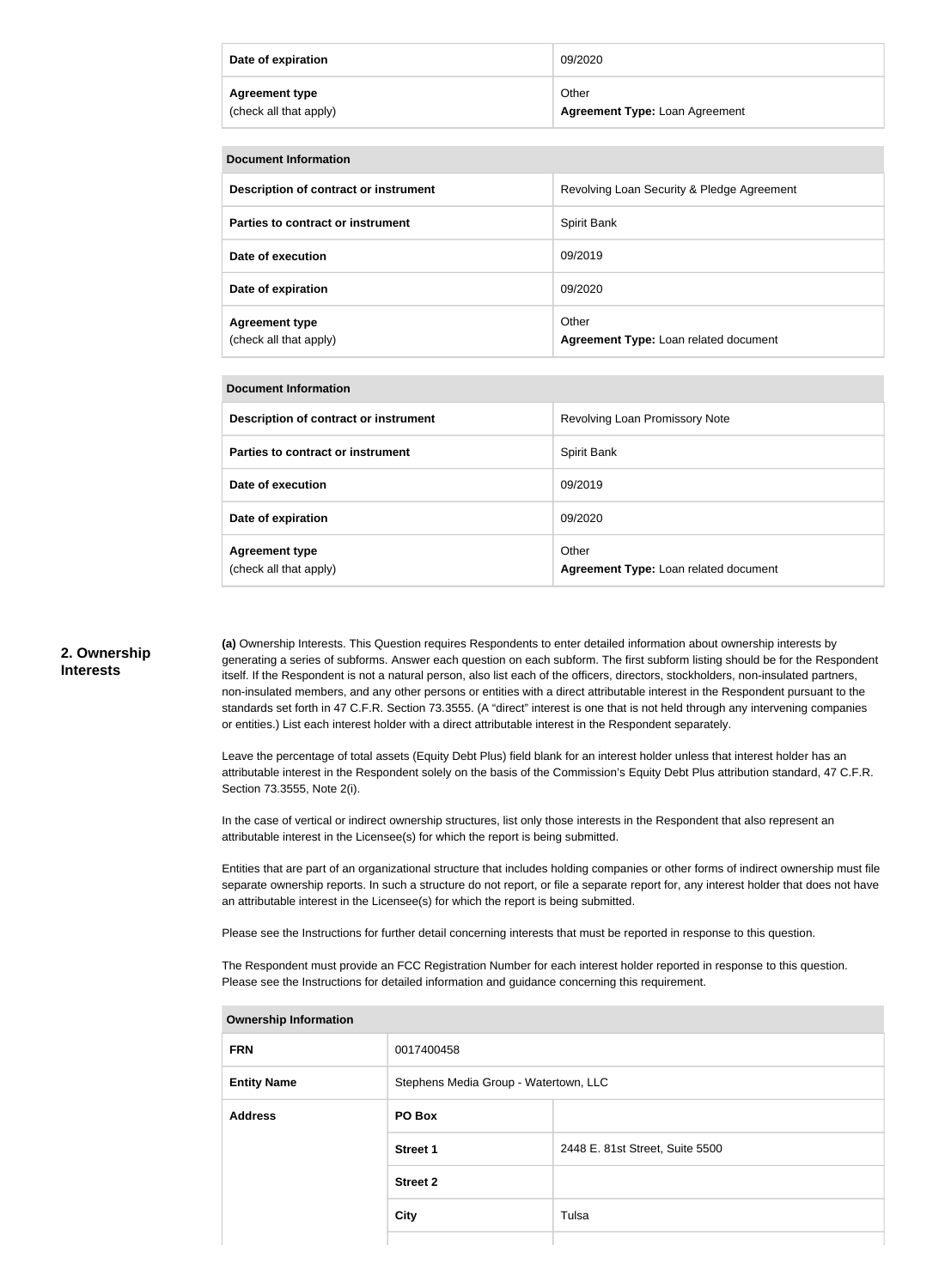|                                                                                                                            | State ("NA" if non-U.S.<br>address)                     | <b>OK</b>            |                                   |
|----------------------------------------------------------------------------------------------------------------------------|---------------------------------------------------------|----------------------|-----------------------------------|
|                                                                                                                            | <b>Zip/Postal Code</b>                                  | 74137                |                                   |
|                                                                                                                            | Country (if non-U.S.<br>address)                        | <b>United States</b> |                                   |
| <b>Listing Type</b>                                                                                                        | Respondent                                              |                      |                                   |
| <b>Positional Interests</b><br>(check all that apply)                                                                      | Respondent                                              |                      |                                   |
| <b>Tribal Nation or Tribal</b><br><b>Entity</b>                                                                            | Interest holder is not a Tribal nation or Tribal entity |                      |                                   |
| <b>Interest Percentages</b><br>(enter percentage values<br>from 0.0 to 100.0)                                              | <b>Voting</b>                                           | 0.0%                 | <b>Jointly Held?</b><br><b>No</b> |
|                                                                                                                            | <b>Equity</b>                                           | 0.0%                 |                                   |
|                                                                                                                            | <b>Total assets (Equity Debt</b><br>Plus)               | 0.0%                 |                                   |
| Does interest holder have an attributable interest in one or more broadcast stations<br>that do not appear on this report? |                                                         | <b>No</b>            |                                   |

| <b>Ownership Information</b>                                                         |                                                         |                                      |                            |
|--------------------------------------------------------------------------------------|---------------------------------------------------------|--------------------------------------|----------------------------|
| <b>FRN</b>                                                                           | 0019454909                                              |                                      |                            |
| <b>Entity Name</b>                                                                   |                                                         | Stephens Media Group - New York, LLC |                            |
| <b>Address</b>                                                                       | PO Box                                                  |                                      |                            |
|                                                                                      | <b>Street 1</b>                                         | 2448 E. 81st Street                  |                            |
|                                                                                      | <b>Street 2</b>                                         | <b>Suite 5500</b>                    |                            |
|                                                                                      | <b>City</b>                                             | Tulsa                                |                            |
|                                                                                      | State ("NA" if non-U.S.<br>address)                     | OK                                   |                            |
|                                                                                      | <b>Zip/Postal Code</b>                                  | 74137                                |                            |
|                                                                                      | Country (if non-U.S.<br>address)                        | <b>United States</b>                 |                            |
| <b>Listing Type</b>                                                                  | Other Interest Holder                                   |                                      |                            |
| <b>Positional Interests</b><br>(check all that apply)                                | LC/LLC/PLLC Member                                      |                                      |                            |
| <b>Tribal Nation or Tribal</b><br><b>Entity</b>                                      | Interest holder is not a Tribal nation or Tribal entity |                                      |                            |
| <b>Interest Percentages</b><br>(enter percentage values<br>from 0.0 to 100.0)        | Voting                                                  | 99.9%                                | <b>Jointly Held?</b><br>No |
|                                                                                      | <b>Equity</b>                                           | 99.9%                                |                            |
|                                                                                      | <b>Total assets (Equity Debt</b><br>Plus)               | 0.0%                                 |                            |
| Does interest holder have an attributable interest in one or more broadcast stations |                                                         |                                      | Yes                        |

**that do not appear on this report?**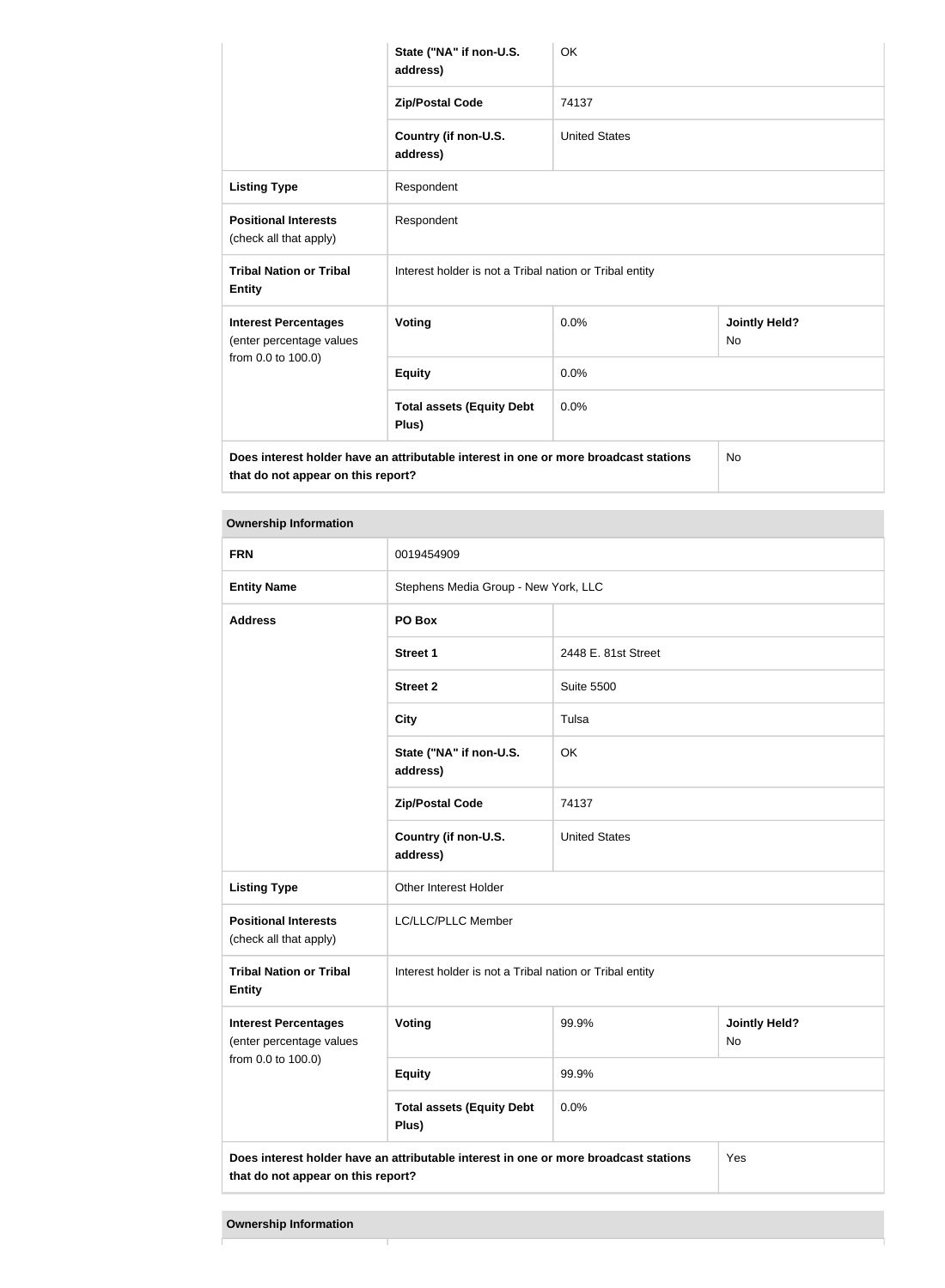| <b>FRN</b>                                                                                                                        | 0019455039                                              |                      |                            |
|-----------------------------------------------------------------------------------------------------------------------------------|---------------------------------------------------------|----------------------|----------------------------|
| <b>Entity Name</b>                                                                                                                | The Stephens Family Limited Partnership                 |                      |                            |
| <b>Address</b>                                                                                                                    | PO Box                                                  |                      |                            |
|                                                                                                                                   | <b>Street 1</b>                                         | 2448 E. 81st Street  |                            |
|                                                                                                                                   | <b>Street 2</b>                                         | <b>Suite 5500</b>    |                            |
|                                                                                                                                   | <b>City</b>                                             | Tulsa                |                            |
|                                                                                                                                   | State ("NA" if non-U.S.<br>address)                     | OK                   |                            |
|                                                                                                                                   | <b>Zip/Postal Code</b>                                  | 74137                |                            |
|                                                                                                                                   | Country (if non-U.S.<br>address)                        | <b>United States</b> |                            |
| <b>Listing Type</b>                                                                                                               | Other Interest Holder                                   |                      |                            |
| <b>Positional Interests</b><br>(check all that apply)                                                                             | LC/LLC/PLLC Member                                      |                      |                            |
| <b>Tribal Nation or Tribal</b><br><b>Entity</b>                                                                                   | Interest holder is not a Tribal nation or Tribal entity |                      |                            |
| <b>Interest Percentages</b><br>(enter percentage values<br>from 0.0 to 100.0)                                                     | Voting                                                  | 1.0%                 | <b>Jointly Held?</b><br>No |
|                                                                                                                                   | <b>Equity</b>                                           | 1.0%                 |                            |
|                                                                                                                                   | <b>Total assets (Equity Debt</b><br>Plus)               | 0.0%                 |                            |
| Does interest holder have an attributable interest in one or more broadcast stations<br>Yes<br>that do not appear on this report? |                                                         |                      |                            |

| <b>Ownership Information</b>                                                      |                                     |                      |
|-----------------------------------------------------------------------------------|-------------------------------------|----------------------|
| <b>FRN</b>                                                                        | 0019435387                          |                      |
| <b>Name</b>                                                                       | David P. Stephens                   |                      |
| <b>Address</b>                                                                    | PO Box                              |                      |
|                                                                                   | <b>Street 1</b>                     | 2448 E. 81st Street  |
|                                                                                   | <b>Street 2</b>                     | <b>Suite 5500</b>    |
|                                                                                   | <b>City</b>                         | Tulsa                |
|                                                                                   | State ("NA" if non-U.S.<br>address) | OK                   |
|                                                                                   | <b>Zip/Postal Code</b>              | 74137                |
|                                                                                   | Country (if non-U.S.<br>address)    | <b>United States</b> |
| <b>Listing Type</b>                                                               | Other Interest Holder               |                      |
| <b>Positional Interests</b><br>(check all that apply)                             | Officer                             |                      |
| Citizenship, Gender,<br><b>Ethnicity, and Race</b><br><b>Information (Natural</b> | <b>Citizenship</b>                  | <b>US</b>            |
|                                                                                   | Gender                              | Male                 |
| <b>Persons Only)</b>                                                              |                                     |                      |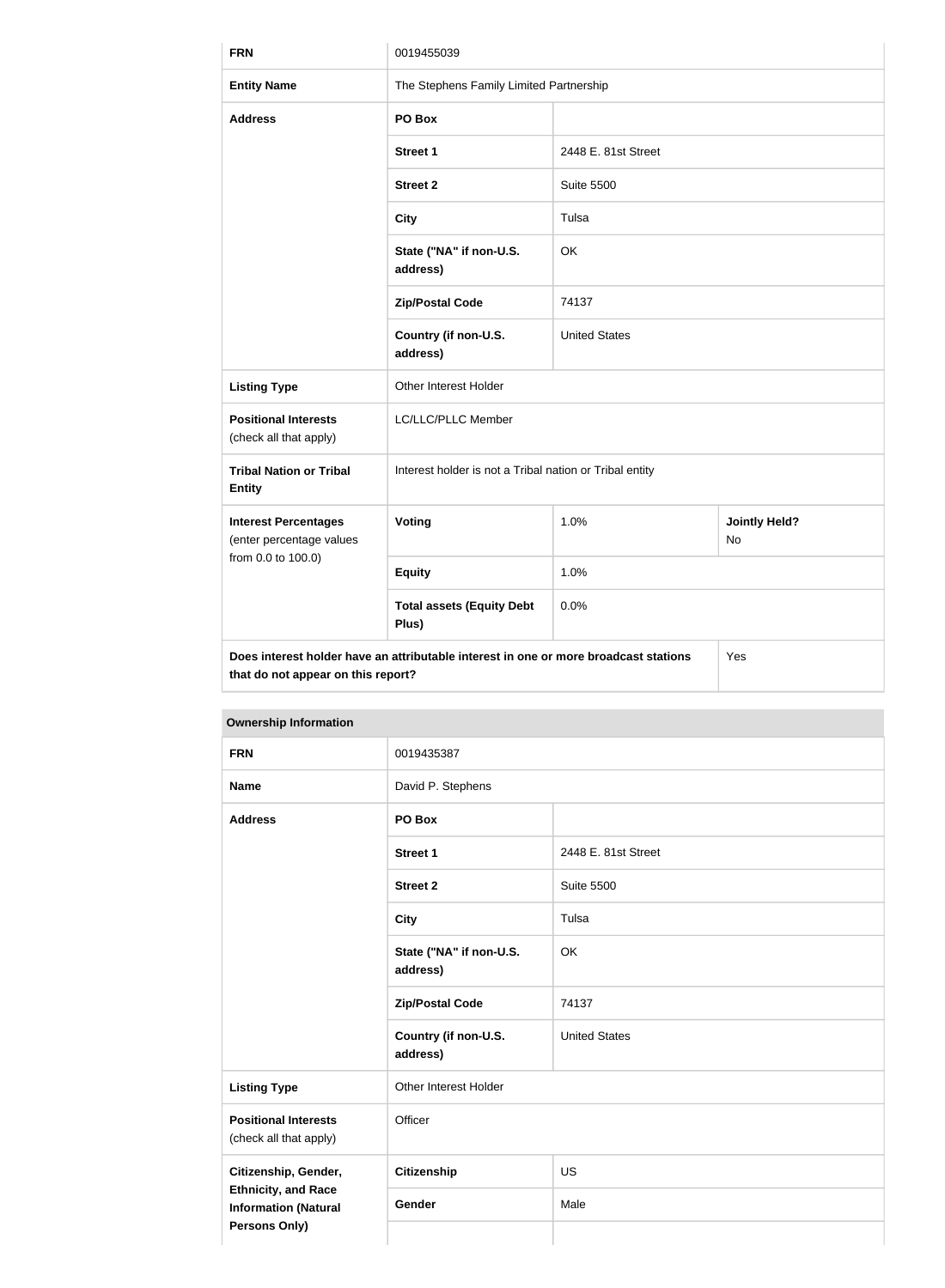|                                                                                                                            | <b>Ethnicity</b>                                                                                                                                    | Not Hispanic or Latino |                             |  |
|----------------------------------------------------------------------------------------------------------------------------|-----------------------------------------------------------------------------------------------------------------------------------------------------|------------------------|-----------------------------|--|
|                                                                                                                            | Race                                                                                                                                                | White                  |                             |  |
| <b>Interest Percentages</b><br>(enter percentage values<br>from 0.0 to 100.0)                                              | Voting                                                                                                                                              | $0.0\%$                | <b>Jointly Held?</b><br>No. |  |
|                                                                                                                            | <b>Equity</b>                                                                                                                                       | $0.0\%$                |                             |  |
|                                                                                                                            | <b>Total assets (Equity Debt</b><br>Plus)                                                                                                           | 0.0%                   |                             |  |
| Does interest holder have an attributable interest in one or more broadcast stations<br>that do not appear on this report? |                                                                                                                                                     |                        | Yes                         |  |
|                                                                                                                            |                                                                                                                                                     |                        |                             |  |
| If "No," submit as an exhibit an explanation.                                                                              | (b) Respondent certifies that any interests, including equity, financial, or voting<br>interests, not reported in this filing are non-attributable. |                        | Yes                         |  |

| (c) Does the Respondent or any reported interest holder<br>hold an attributable interest in any newspaper entities in | No. |
|-----------------------------------------------------------------------------------------------------------------------|-----|
| the same market as any station for which this report is                                                               |     |
| filed, as defined in 47 C.F.R. Section 73.3555?                                                                       |     |
|                                                                                                                       |     |
| If "Yes," provide information describing the interest(s), using                                                       |     |
| EITHER the subform OR the spreadsheet option below.                                                                   |     |
| Respondents with a large number (50 or more) of entries to                                                            |     |
| submit should use the spreadsheet option.                                                                             |     |
|                                                                                                                       |     |
| NOTE: Spreadsheets must be submitted in a special XML                                                                 |     |
| Spreadsheet format with the appropriate structure that is                                                             |     |
| specified in the documentation. For instructions on how to                                                            |     |
| use the spreadsheet option to complete this question                                                                  |     |
| (including templates to start with), please Click Here.                                                               |     |
|                                                                                                                       |     |
| If using the subform, leave the percentage of total assets                                                            |     |
| (Equity Debt Plus) field blank for an interest holder unless                                                          |     |
| that interest holder has an attributable interest in the                                                              |     |
| newspaper entity solely on the basis of the Commission's                                                              |     |
| Equity Debt Plus attribution standard, 47 C.F.R. Section                                                              |     |
| 73.3555, Note 2(i). If using an XML Spreadsheet, enter "NA"                                                           |     |
| into the percentage of total assets (Equity Debt Plus) field                                                          |     |
| for an interest holder unless that interest holder has an                                                             |     |
| attributable interest in the newspaper entity solely on the                                                           |     |
| basis of the Commission's Equity Debt Plus attribution                                                                |     |
| standard.                                                                                                             |     |
|                                                                                                                       |     |
| The Respondent must provide an FCC Registration Number                                                                |     |
| for each interest holder reported in response to this                                                                 |     |
|                                                                                                                       |     |
| question. Please see the Instructions for detailed information<br>and guidance concerning this requirement.           |     |

**(d) Are any of the individuals listed as an attributable interest holder in the Respondent married to each other or related to each other as parentchild or as siblings?** No

If "Yes," provide the following information for each such the relationship.

**(e) Is Respondent seeking an attribution exemption for any officer or director with duties wholly unrelated to the Licensee(s)?**